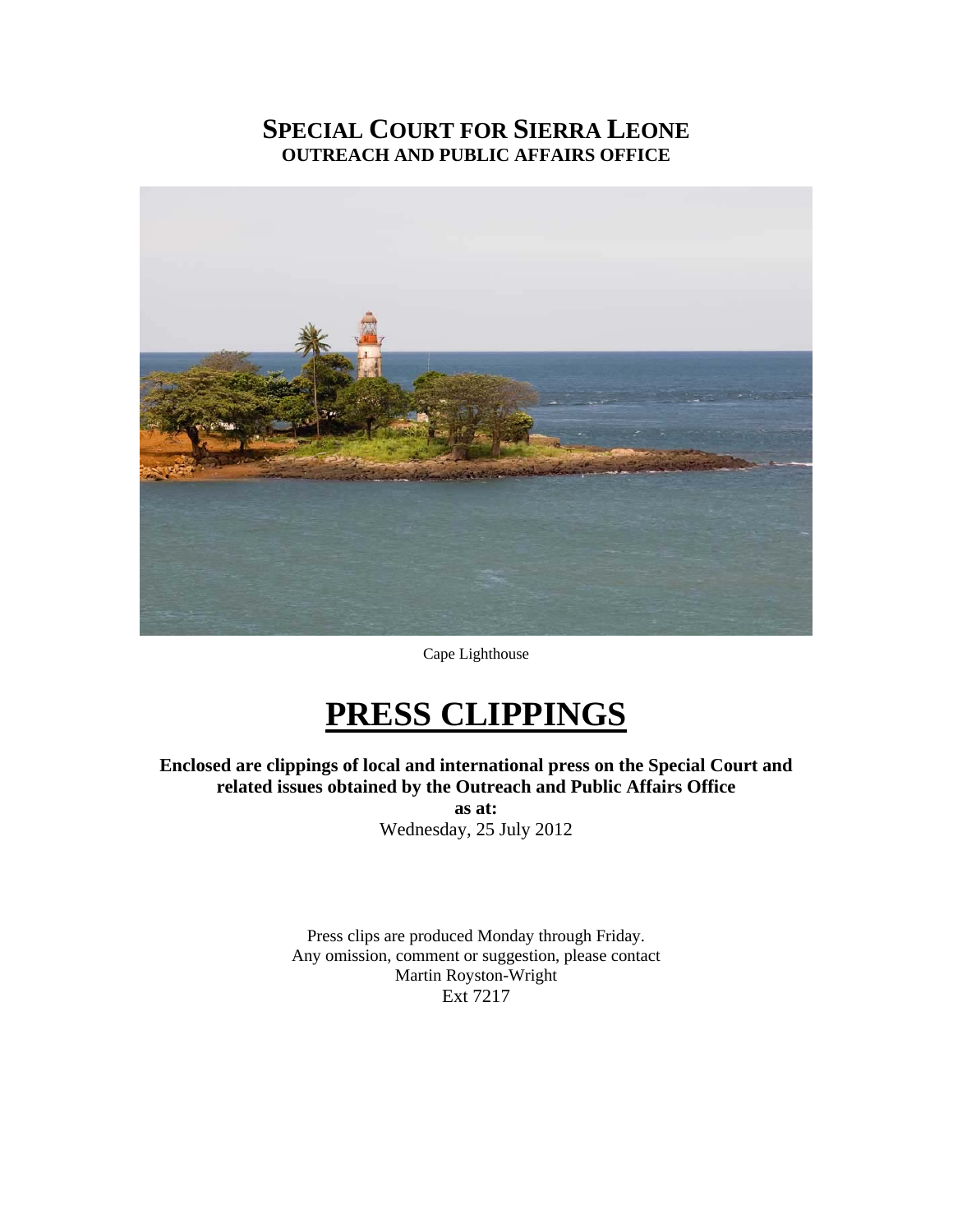| <b>Local News</b>                                                                       |             |
|-----------------------------------------------------------------------------------------|-------------|
| Peter C. Andersen Receives Charles J. Turck Global Citizen Award / Sierra Express Media | Page 3      |
| FBC to Represent Salone / Sierra Express Media                                          | Page 4      |
| <b>International News</b>                                                               |             |
| Senegal: Agreement on Habré Court / Human Rights Watch                                  | Pages 5-6   |
| TRC Undercharged Me / The New Democrat                                                  | Page 7      |
| TRC Report is a Trash, Says Nimba Lawmaker / Daily Observer                             | Pages 8-9   |
| Taylor's Ex, Jewel, 18 Others Removed From UN Travel Ban / FrontPage Africa             | Page 10     |
| Mali: Security Forces 'Disappear' 20, Torture Others / Human Rights Watch               | Pages 11-14 |
|                                                                                         |             |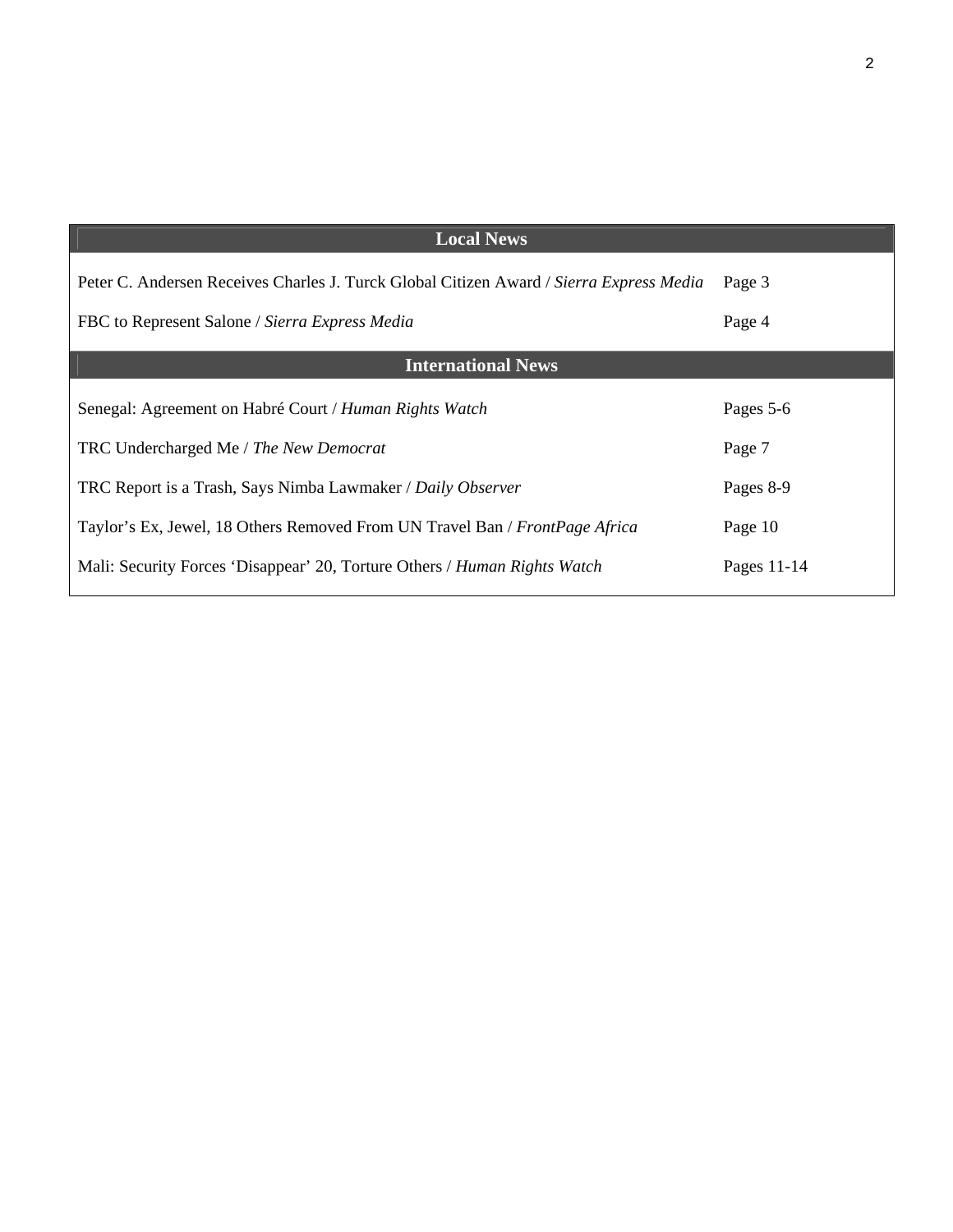Sierra Express Tuesday, 25 July 25, 2012

### **Peter C. Andersen Receives Charles J. Turck Global Citizen Award**

#### By: [SEM](http://www.sierraexpressmedia.com/archives/author/sierra-express-media) on July 25, 2012.

**St. Paul, Minn. – Peter C. Andersen '77, of Freetown, Sierra Leone,** has received the Charles J. Turck Global Citizen Award from Macalester College. Andersen graduated from



Leone.

The Charles J. Turck Global Citizen Award honors the legacy of Charles J. Turck, president of Macalester College from 1939 to 1958. Lawyer, educator, social activist, internationalist, and churchman, Turck championed [in](http://www.sierraexpressmedia.com/archives/45044)ternationalism throughout his tenure. This award recognizes an alumnus who has advanced the internationalist spirit and lived up to the exhortation, "to be a worthy son or daughter of Macalester, you must listen to your hopes and not your fears."

Macalester in 1977 and is now working for the Special Court for Sierra

Andersen has come a long way from Maple Plain, Minn. - both figuratively and literally. And Macalester, he says, was the catalyst for that.

"It was the curriculum, the exposure to fellow students from many countries, and the opportunity to study abroad," that set him off on this path, he says.

Almost a decade ago, Andersen moved back to Sierra Leone, a country he'd grown to love while serving there in the Peace Corps in the late '70s and early '80s working within the Ministry of Agriculture and Forestry.

Since 2003 he has been working for the Special Court for Sierra Leone, an

international criminal tribunal charged with trying those who committed atrocities against civilians during the country's civil war.

What is Andersen proudest of? "When the people of Sierra Leone were in desperate circumstances, I did everything I could to help them, and to make sure that the world could not turn its back on them."

Andersen is the fourth Macalester graduate to receive the Charles J. Turck Global Citizen Award. It was previously given to Tonderai Chikuhwa '96, a Senior Adviser at the United Nations; Steven Laible '67, who, with his wife Nancy, began supporting girls in Bengali. In 2011, it was awarded to former United Nations Secretary-General Kofi Annan who graduated from Macalester in 1961.

Macalester College, founded in 1874, is a national liberal arts college with a full-time enrollment of 1,958 students. Macalester is nationally recognized for its long-standing commitment to academic excellence, internationalism, multiculturalism and civic engagement. Learn more at [macalester.edu.](http://www.macalester.edu/)

*Macalester College*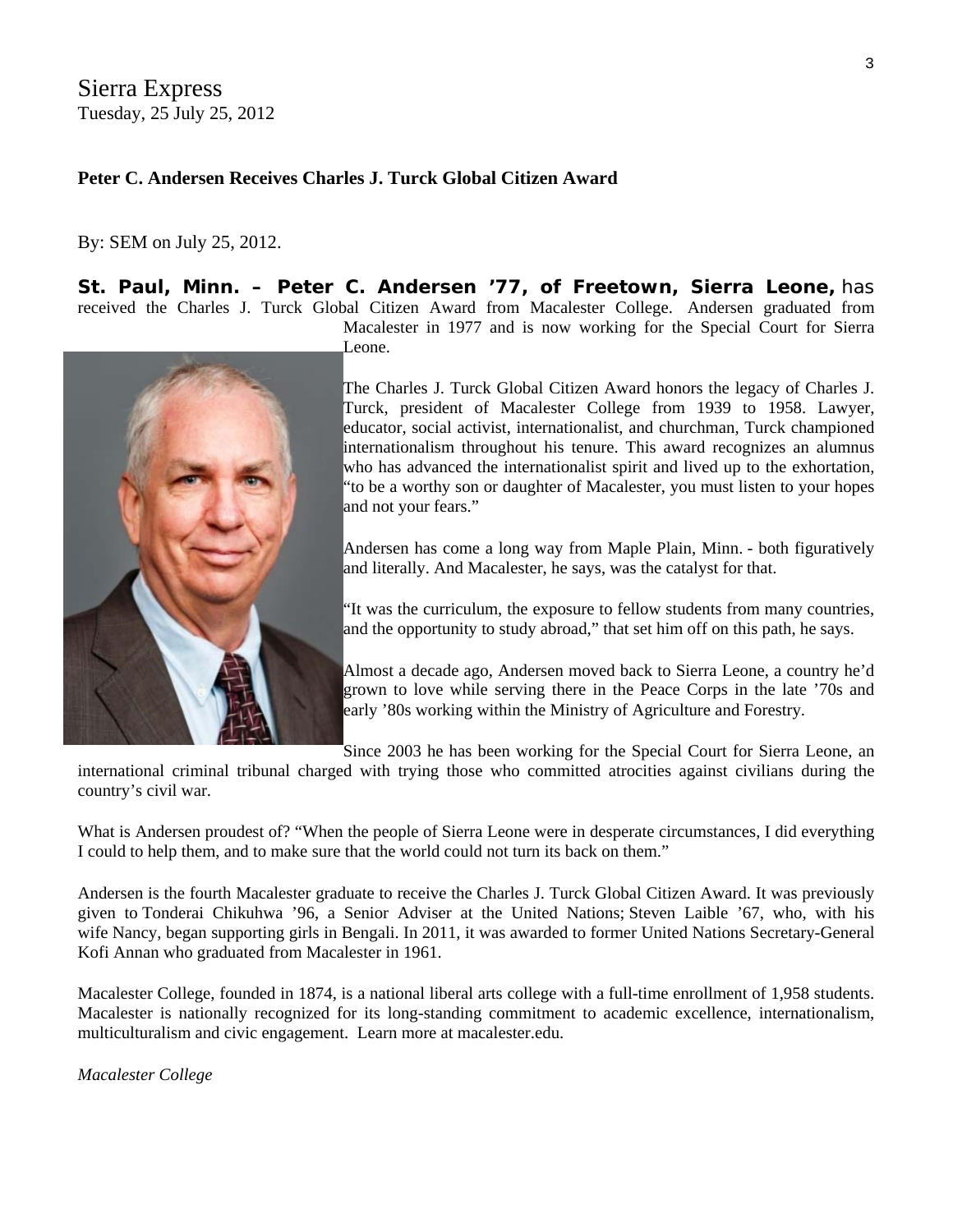Monday, 23 July 2012

# **FBC to Represent Salone**

### By: Donstance Koroma

John Foray Banting, LLB Honors II, Ebunolowa Finda Tengbeh LLB Honors I, and Evelyn Mannah LLB Honors of Fourah Bay College University of Sierra Leone will November of this year represent Sierra Leone for the Pan Africa Moot Cut Competition in Arusha Tanzania at the International Criminal Tribunal for Rwanda. (Photo: FBC Law Department receiving their trophy from Justice Gelaga King President Salone Special Court)

According to the Communications Officer, Sierra Leone Red Cross Society Patrick Massaquio, he said the National Moot Cut Competition is an extra curriculum activity were participants take part in simulated court proceedings; a mock court where students argue hypothetical cases organized and financed by the international Committee of the Red Cross Freetown Delegate. He said this year's competition is the eighth competition on International Humanitarian Law which accommodates six teams drawn from the Institute of Public Administration and Management (IPAM), Fourah Bay College University (FBC), Milton Margai College of Education, and Njala University.

He said FBC Law Department and IPAM qualified to the finals after an 80-minute presentation of both teams on hypothetical cases on armed conflict, where the FBC Law Department emerged as the winner.

Patrick Massquio intimated to this medium that the winning team will have to go through a month's training in order to prepare the team for the Pan Africa Moot Cut Competition in Arusha, Tanzania.

Massquio said the Republic of Sierra Leone Armed Forces, Foreign Affairs, and the international Committee of the Red Cross, the Sierra Leone Red Cross Society, private legal practitioners, and the Institute of International Law have consented to train the winning team.

He said over the years, the Special Court for Sierra Leone has been supportive in providing their court facilities and judges, including their legal officer, to preside over the competition, draw up the cases, and also help train the winning team.

Ibrahim Konneh, private practitioner, Major Alistair Wills's legal adviser IMATT, Justice Gelaga King, President Special Court Sierra Leone among others acted as judges for the said National Moot Cut competition held at the Sierra Leone Special Court, New England, Freetown on Friday July 20th of this year.

The runners up included Musa .S. Kuyateh, Matilda Marrah and Sarh I. Sam from IPAM.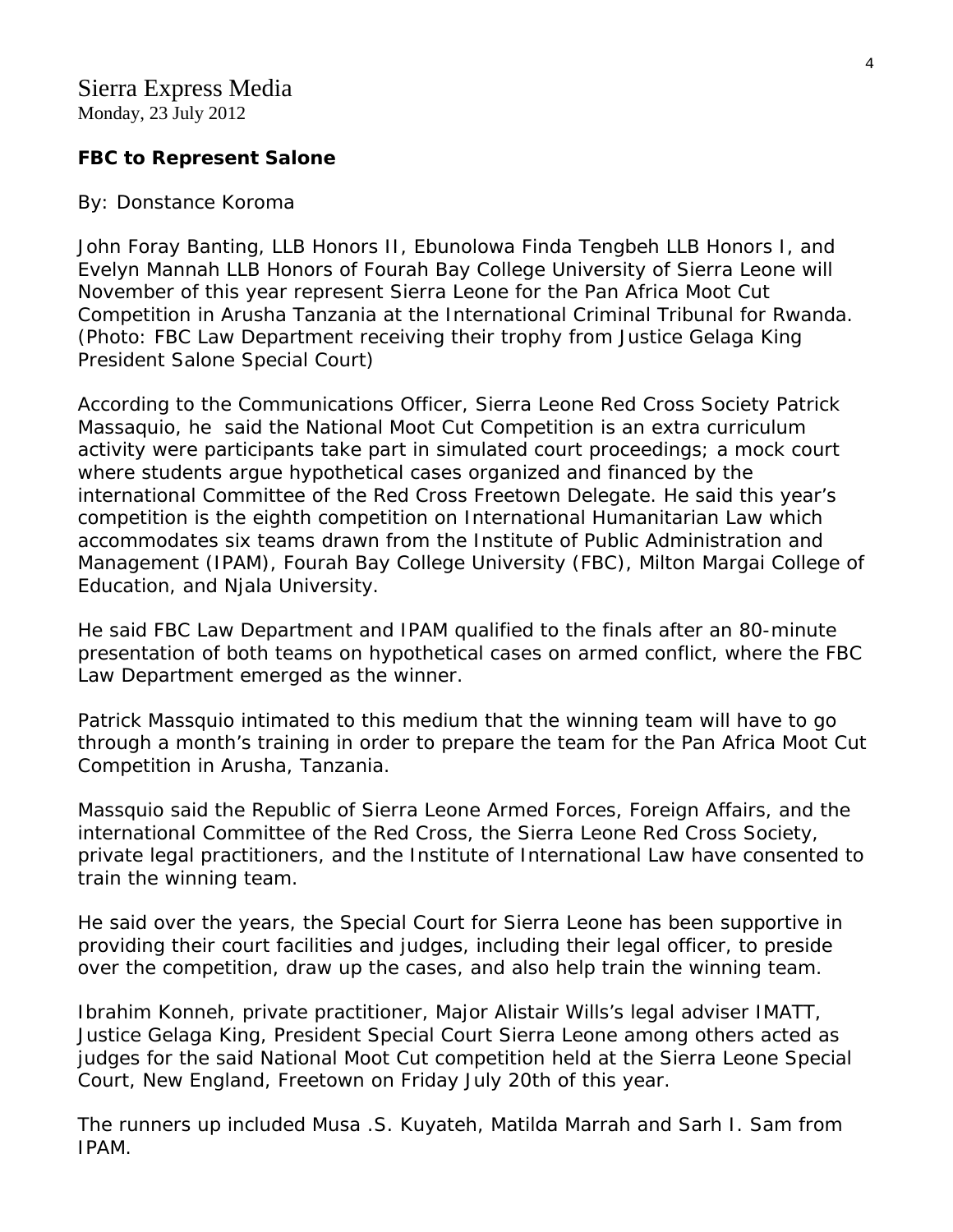## Human Rights Watch

Wednesday, 25 July 2012

#### **Senegal: Agreement on Habré Court**

After World Court Ruling, Plan to Try Chad's Ex-Dictator in Senegal With African Judges

Senegal's agreement on July 24, 2012, to establish a special court to try the former dictator of Chad, Hissène Habré, if swiftly implemented, could mark a turning point in the long campaign to bring him to justice, a coalition of human rights groups said today.

Habré is accused of thousands of political killings and systematic torture when he ruled Chad, from 1982 to 1990. Habré has been living in exile in Senegal for more than 21 years but has yet to face justice there. On July 20, the International Court of Justice (ICJ) ruled that Senegal must prosecute Habré "without further delay" if it does not extradite him.

"After so many years of effort and so many disappointments, this agreement could finally give Hissène Habré's victims their day in court," said Reed Brody, counsel for Human Rights Watch, who has worked with the victims for 13 years. "The political will seems to be there in Senegal, and the World Court decision means there can be no turning back, but we are not there yet. Senegal should begin proceedings quickly, before more survivors die."

After four days of talks in Dakar, between July 20 and 24, Senegal agreed to an African Union (AU) plan to try Habré before a special court in the Senegalese justice system with African judges appointed by the AU presiding over his trial. Senegal's president, Macky Sall, has said he wants proceedings against Habré to begin by the end of the year, and the parties agreed to a road map that would have the court operational by year's end.

The International Committee for the Fair Trial of Hissène Habré – which comprises the Chadian Association for the Promotion and Defense of Human Rights (ATPDH), the Association of Victims of Crimes of the Regime of Hissène Habré (AVCRHH), the African Assembly for the Defense of Human Rights (RADDHO), Human Rights Watch, and the International Federation of Human Rights (FIDH), among others – said that Senegal's decision, after the World Court ruling, was another important victory for Habré's victims.

"Senegal made history in 1999 as the first country to join the International Criminal Court, and it could make history again by being the first country to prosecute the human rights crimes of a foreign leader," said Alioune Tine, president of the Dakar-based RADDHO. "The Senegalese government is demonstrating its resolve to fight impunity at the highest levels."

The new agreement calls for "Extraordinary African Chambers" to be created inside the existing Senegalese court structure in Dakar. The chambers' mandate will be to prosecute the person or persons most responsible for atrocity crimes committed in Chad between 1982 and 1990. The chambers will have sections to handle investigations, trials, and appeals, and will consist of Senegalese and other African judges.

The coalition – which has been pressing for Habré's extradition to Belgium as the fastest way to achieve justice – called on Senegal to set up the new court swiftly and start proceedings against Habré as soon as possible. Senegal still needs parliamentary approval for the plan and has said it will seek international funding for the court.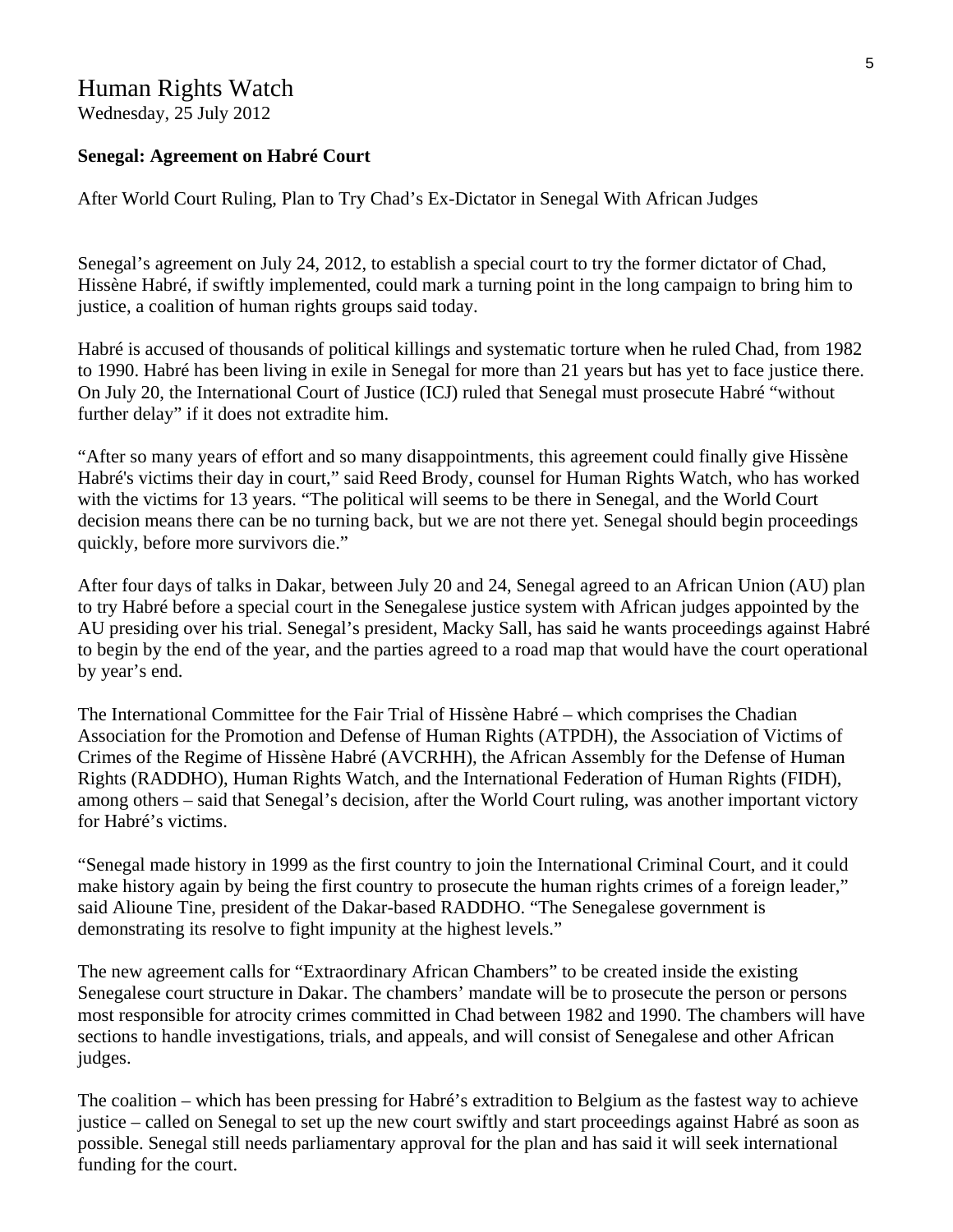The coalition called for the establishment of a strong management committee – comprised of Senegal, the AU, and donor countries – to ensure sound financial management of the court's budget, to supervise training of judicial staff and to oversee outreach to the Chadian public, and to provide technical assistance where necessary.

The coalition also said Senegal should move quickly to incorporate the results of Belgian and Chadian investigations into Habré's crimes instead of starting from scratch.

A Belgian judge and his team spent nearly four years investigating Habré's crimes before indicting him on charges of crimes against humanity, war crimes, and torture in 2005, leading Belgium to request his extradition from Senegal. A 1992 National Truth Commission in Chad accused Habré's government of systemic torture and up to 40,000 political assassinations.

The draft statute for the new court also allows Senegalese prosecutors to go after "the most serious" of Habré's crimes rather than charging him with all the acts of which he is accused. The measure is aimed at ensuring that the trial is manageable and does not drag on for years.

"If Senegal is committed to providing justice to the victims, it should complete the investigations and bring Habré to a fair trial as quickly as possible," said Jacqueline Moudeïna, lawyer for Habré's victims and coordinator of the International Committee. "Senegal should also ensure that Habré's victims can participate fully in his trial and should take steps to make the trial meaningful to people back in Chad."

The draft statute allows victims to participate as civil parties in the trial. It also provides for trial proceedings to be recorded for broadcast in Chad and for public access to the trial by journalists and nongovernmental organizations.

The World Court's landmark decision on July 20 found that Senegal had violated its legal obligations under the UN Convention against Torture and Other Cruel, Inhuman or Degrading Treatment or Punishment. It ordered Senegal to bring Habré to justice "without further delay" either by prosecuting him in Senegal or extraditing him to Belgium. In June, United States Secretary of State Hillary Clinton urged the Senegalese government to take "concrete steps" to prosecute Habré in Senegal or extradite him to Belgium.

"In less than four months, Macky Sall's government has made progress on a case that has lingered for years," said Souhayr Belhassen, president of the FIDH. "With this agreement and recent public statements by Sall and other high-ranking officials, we trust that the government will take steps to maintain this momentum and bring Habré to justice swiftly."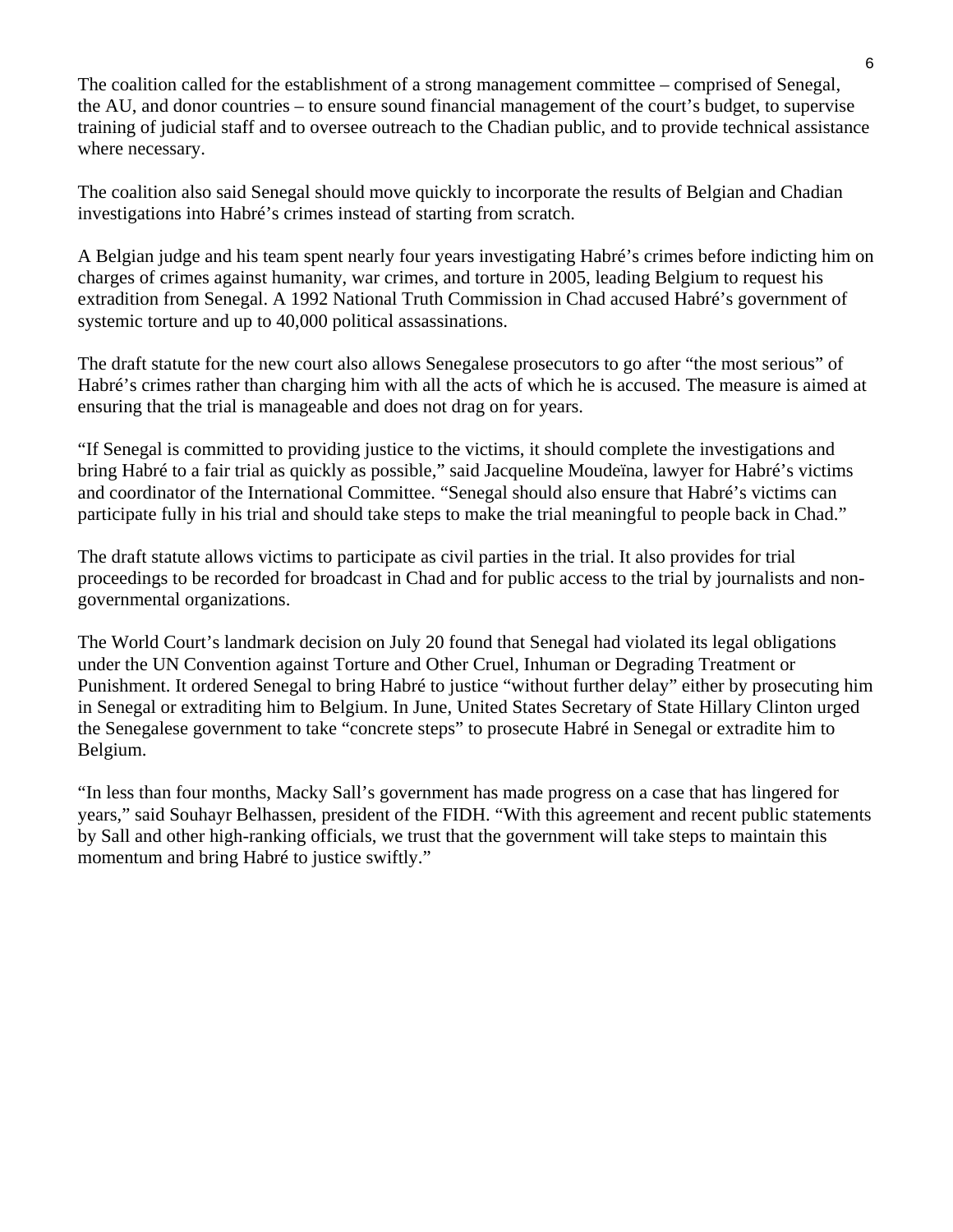### The New Democrat (Liberia) Tuesday, 24 July 2012

### **TRC Undercharged Me**

Mr. Cyril Allen, one of the most faithful generals of the erstwhile rebel National Patriotic Front of Liberia (NPFL) has expressed dismay that instead of charging him as "one of those who bear the greatest responsibilities of the Liberian civil war", the Truth and Reconciliation Commission (TRC) "undercharged" him.

> The TRC report charged Mr. Allen, a staunch a lly of Mr. Charles Taylor in his 14-year war effort s in Liberia, as "aiding and abetting the war"—a similar charge levied against former fighters.

But Mr. Allen being interviewed live on Truth FM radio last week, spewed: "I am one of those who bear the greatest responsibilities of the war. They did not even charge me as one of those."

"I was one of the leaders of the NPFL and they simply said aiding and abetting. And I think that

it is unfair for you to do that to me and name young generals who were on the field fighting."

We, who were the leaders of the NPFL…they simply said aiding and abetting," he wondered. "

He added: "I think whatever way, they charged me much less. I should have been charged more than what they charged" me.

Despite his admission of being one of those bearing the greatest responsibilities of the Liberian civil war, Mr. Allen expressed support for the setting up of a war crimes tribunal in Liberia. "War crimes court is good for reconciliation…for healing the wounds."

Mr. Allen accused Nimba County Sen. Prince Johnson, a bitter opponent of a war crimes court, of physically slicing the ears of former President Samuel K. Doe after Mr. Johnson's forces captured him.

"He (Sen. Johnson) is the one who they had on video cutting the ears of president Doe. I do not see any reason why there should not be a war crimes court," Mr. Allen said.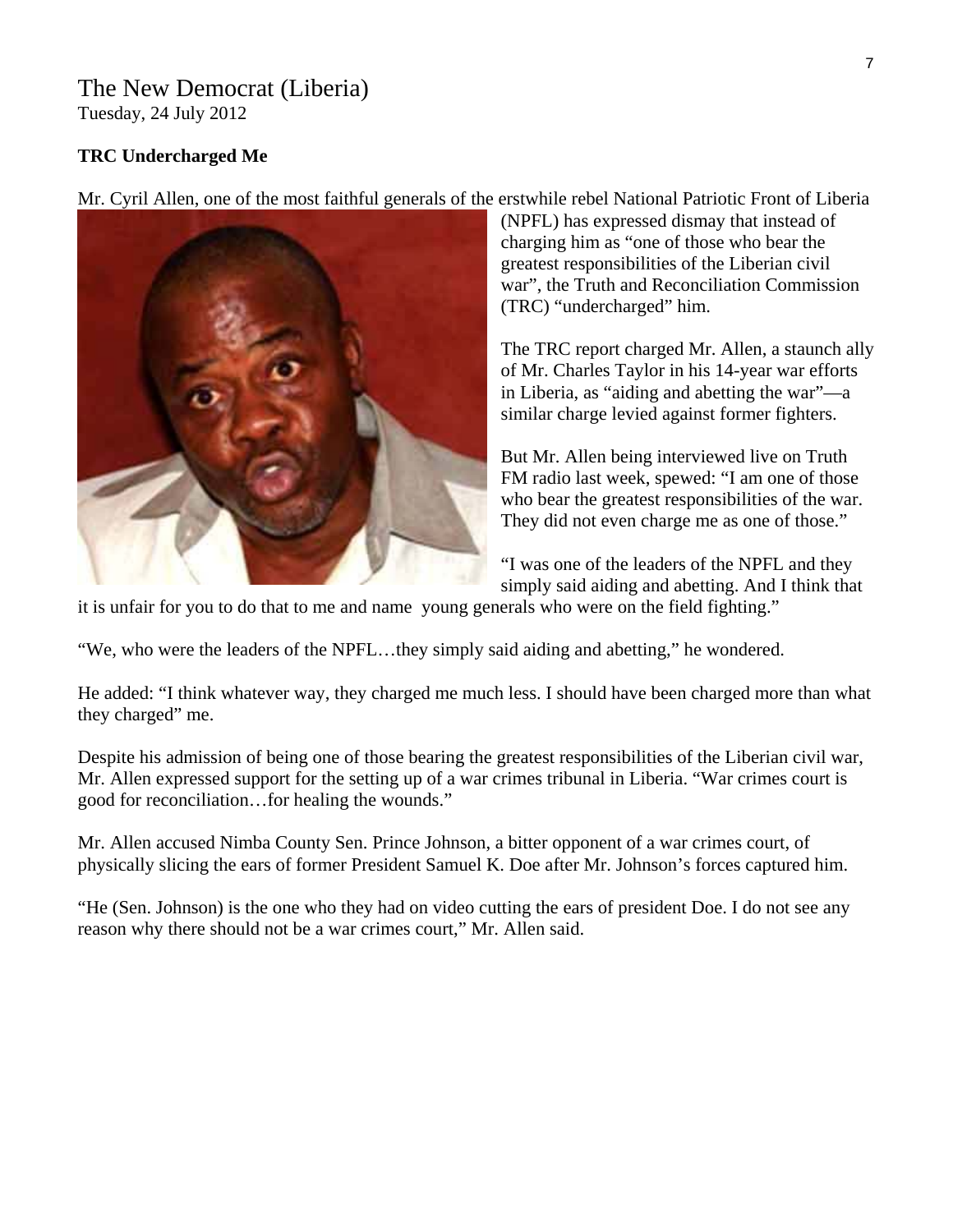# Daily Observer (Liberia)

Tuesday, 24 July 2012

### **TRC Report is a Trash, Says Nimba Lawmaker**

Written by Keith Morris



The final report of the Truth and Reconciliation Commission (TRC) calling for the prosecution of warlords with "the greatest" responsibilities" for Liberia's brutal civil war " is a trash that needs to be ignored," Nimba County Representative Jeremiah K. Koung, h as declared.

Daily Observer over the In an interview with the weekend,

Representative Koung asserted that "if there should be War Crime Court established in Liberia, the recommendations about prosecuting few Liberians as outlined by the Commission should be trashed so that we can begin a new process."

Representative Koung is a member of the National Union for Democratic Progress (NUDP), a party of Senator Prince Johnson, one of the former warlords implicated in the TRC report.

He described those at the center of the report as "implementers who acted upon the orders of their financiers who," he said, were left out of the report.

"If we are to establish a war crimes court here, we need to undo many things in order to be successful in prosecuting those involved."

He pointed out that the establishment of the court during the peace process in Ghana was even unfair to the Liberian people. "You can't ask warlords to choose between war crimes court and the TRC; they will certainly go for the TRC. The reason is simple, because they do not want to pay the prize for the damages made to the people and the nation during the conflict - this is what happened in Accra, Ghana," Representative Koung said.

In his argument, he said, justice should not come in the absence of people paying for what they do. "People who financed the process are equally responsible for the crisis just as those who implemented their respective actions."

Representative Koung's statement was in reaction to the bill, presented by Grand Bassa County Representative Byron Browne early this month, seeking to establish a War Crimes Court in Liberia.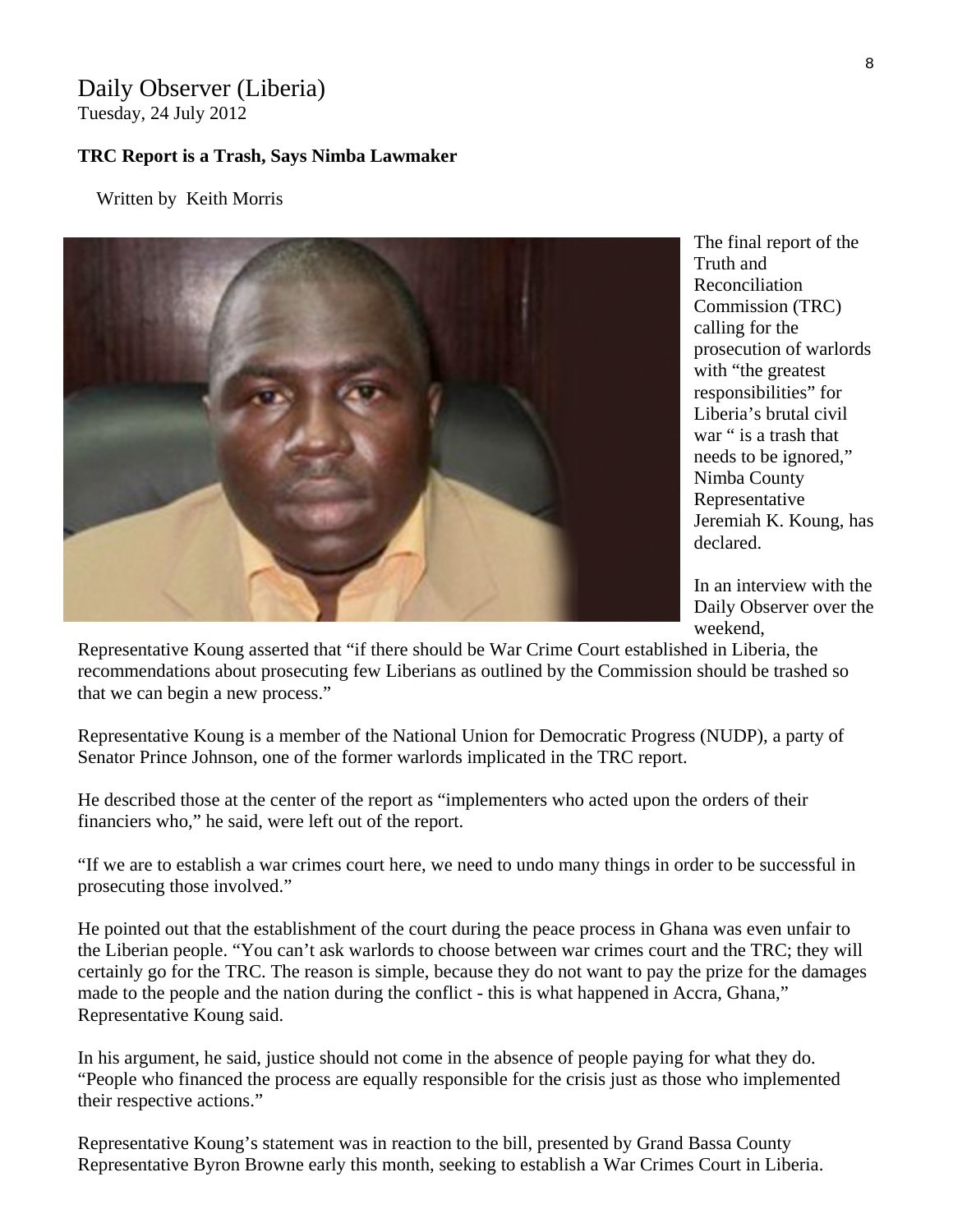The presentation of the bill in the plenary of the House of Representatives was greeted with mixed reaction from the public. Some people declared their support for the setting up of a war crimes court while other, including Senator Prince Johnson and former Margibi County Representative Saah Gbollie rejected it.

In his view, Saah Gbollie said: "Establishing war crimes court seriously undermines peaceful coexistence and justice in Liberia."

Meanwhile, Representative Koung has vowed to defeat the bill at the level of the House, pointing out that a reconstitution of the TRC commissioners and other relevant matters need to be addressed before establishing anything like a court.

"There are many good things in that report that are useful for us as people, but those things that have to do with prosecution for warlords must be trashed. We want everybody that is responsible for the instability in the country to be punished but this should be done in accordance with due process and better arrangement," the Nimba County lawmaker indicated.

However, with this latest opposition to a war crime court, there are fears of a heated controversy among the legislators over the proposed legislation.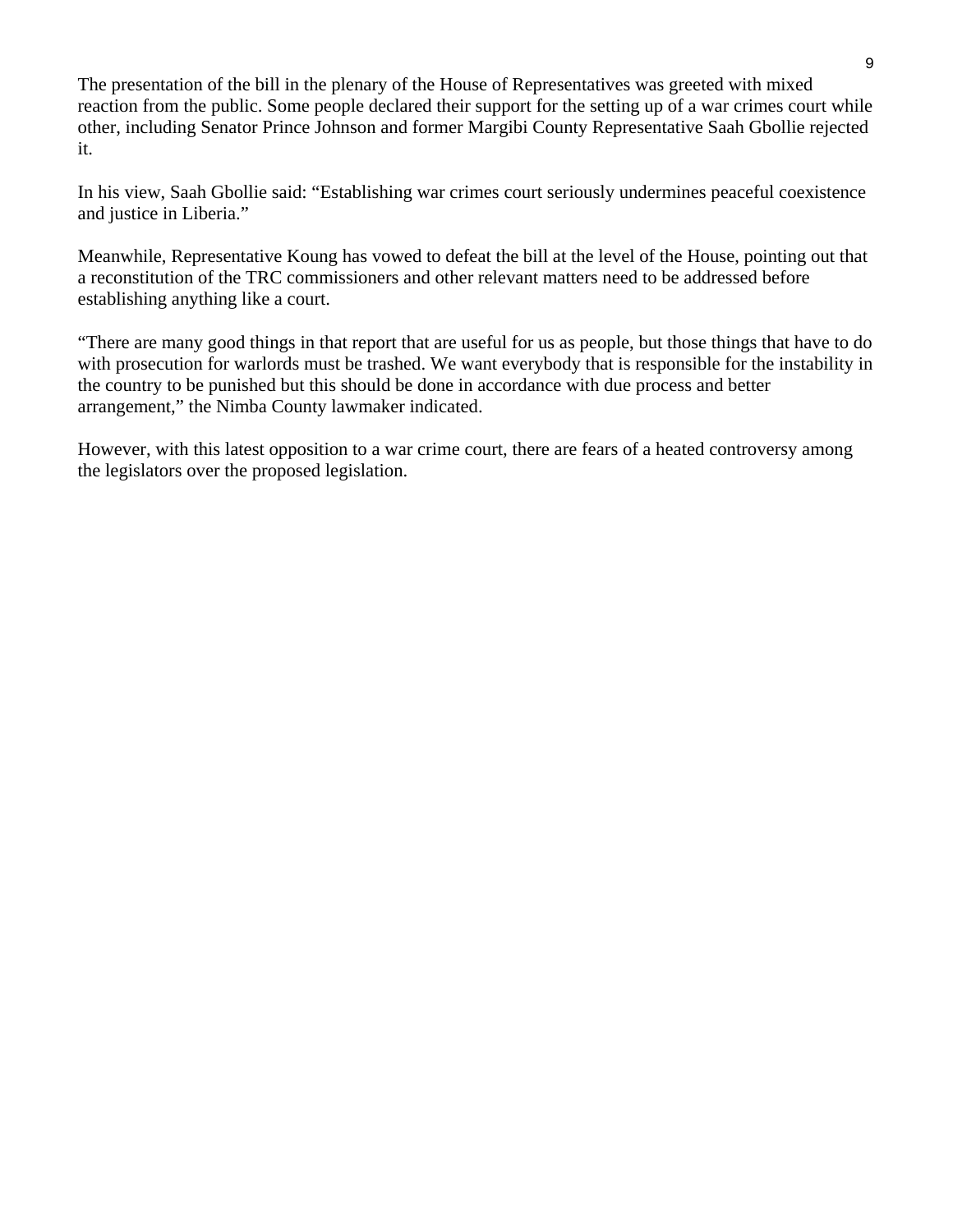### FrontPage Africa (Liberia) Wednesday, 25 July 2012

### **Heaven Door Opens: Taylor's Ex, Jewel, 18 Others Removed from UN Travel ban**



Jewel Howard-Taylor have been taken off **Gbarnga, Bong County** - Nineteen Liberians including former first lady the UN travel ban.

Making the disclosure to FrontPageAfrica via mobile phone, Senator Taylor termed the revelation as the dawn of a new day.

God is wonderful! This will afford me ample time to fetch out for more developments that have eluded " my county for year," she told our Bong County correspondent Tuesday evening.

Other Liberians taken off the ban include: Adolphus Dolo, Bell Dunbar, George Dweh, Agnes Reaves Taylor, Tupee Taylor, Myrtle Francelle Gibson, Martin George, Cyril Allen, Randolph Cooper, Victoria Cooper [Deceased], John T. Richardson, Reginald Goodridge, Emmanuel Shaw, Sampson Gwen and Maurice Cooper.

Benoni Urey, Momo Jebba, Benjamin Yeaten, James Coocoo Dennis are among those who are still on the travel ban.

The official list of the Liberians on Travel ban was last updated by the UN Security Council on July 20, 2012.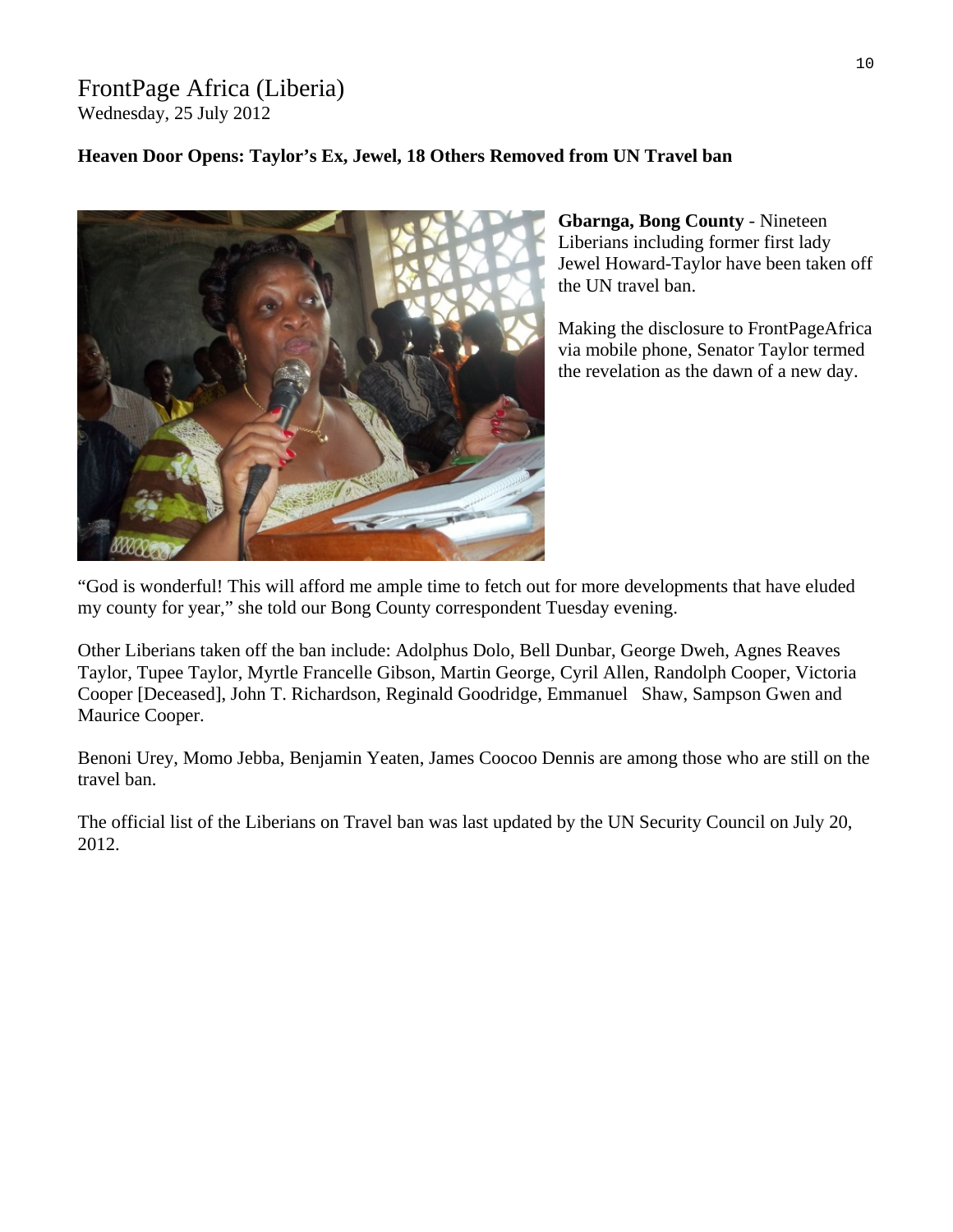# Human Rights Watch

Wednesday, 25 July 2012 Press Release

### **Mali: Security Forces 'Disappear' 20, Torture Others**

Crackdown on People Linked to Counter-Coup, Journalists

Soldiers loyal to Mali's coup leader have forcibly disappeared at least 20 soldiers allegedly linked to an April 30, 2012 counter-coup, and committed torture and other abuses against dozens of others, Human Rights Watch said today. The security forces of Capt. Amadou Sanogo, who led the March 22 coup against President Amadou Toumani Touré, have also engaged in a campaign of intimidation against journalists, family members of detained soldiers, and others deemed a threat.

Human Rights Watch called on the interim Malian government to investigate the disappearances and other abuses, hold those responsible to account, and take urgent measures to exert control over the security forces. The 20 soldiers whose forcible disappearances were documented by Human Rights Watch are feared dead.

"Malian authorities have a duty to the victims of torture and the families of the disappeared to ensure these crimes are investigated and those responsible brought to book," said Daniel Bekele, Africa director at Human Rights Watch. "Even at this chaotic and difficult time in Mali, authorities should ensure that the horrific treatment and other violations should be promptly addressed."

Human Rights Watch interviewed about 30 people with detailed knowledge of the abuses, including eight people who witnessed torture and enforced disappearances and 13 family members of the detained and disappeared.

Witnesses told Human Rights Watch that the abuses were committed by members of the security services, including soldiers, policemen, and national guardsmen who have supported Sanogo since the March 22 coup. Two described seeing Sanogo at the military base in Kati, 15 kilometers north of Mali's capital, Bamako, when torture and other ill-treatment took place. One witness said he saw Sanogo kick one detainee who has since disappeared, and heard him threaten several others.

Nearly all the witnesses to the abuse who spoke to Human Rights Watch identified officers responsible for the detention facility at the base and believed they reported directly to Sanogo. Torture was also reported at a police camp known as the Mobile Security Group (Groupement Mobile de Sécurité, or GMS).

The mother of one disappeared soldier said that her son had gotten access to a phone and called her on the afternoon of May 1. She said, "My boy sounded so frightened. … He said the military were arguing among themselves about whether or not to kill my son and the others being held with him. … He was very afraid."

Most of the disappeared and victims of torture formed part of an elite unit of paratroopers known as the Red Berets, who were detained after being accused of involvement in the April 30 counter-coup. During the counter-coup, the Red Berets attacked the state radio and television building and airport in Bamako, and the Kati military camp. After soldiers loyal to Sanogo put down the counter-coup, they rounded up dozens of people they believed had supported it.

Sanogo and other military officers ousted Touré in March in protest of his handling of a separatist rebellion by ethnic Tuareg in northern Mali. Following international pressure, notably from the Economic Community of West Africa States (ECOWAS), Sanogo in April agreed to hand over power to a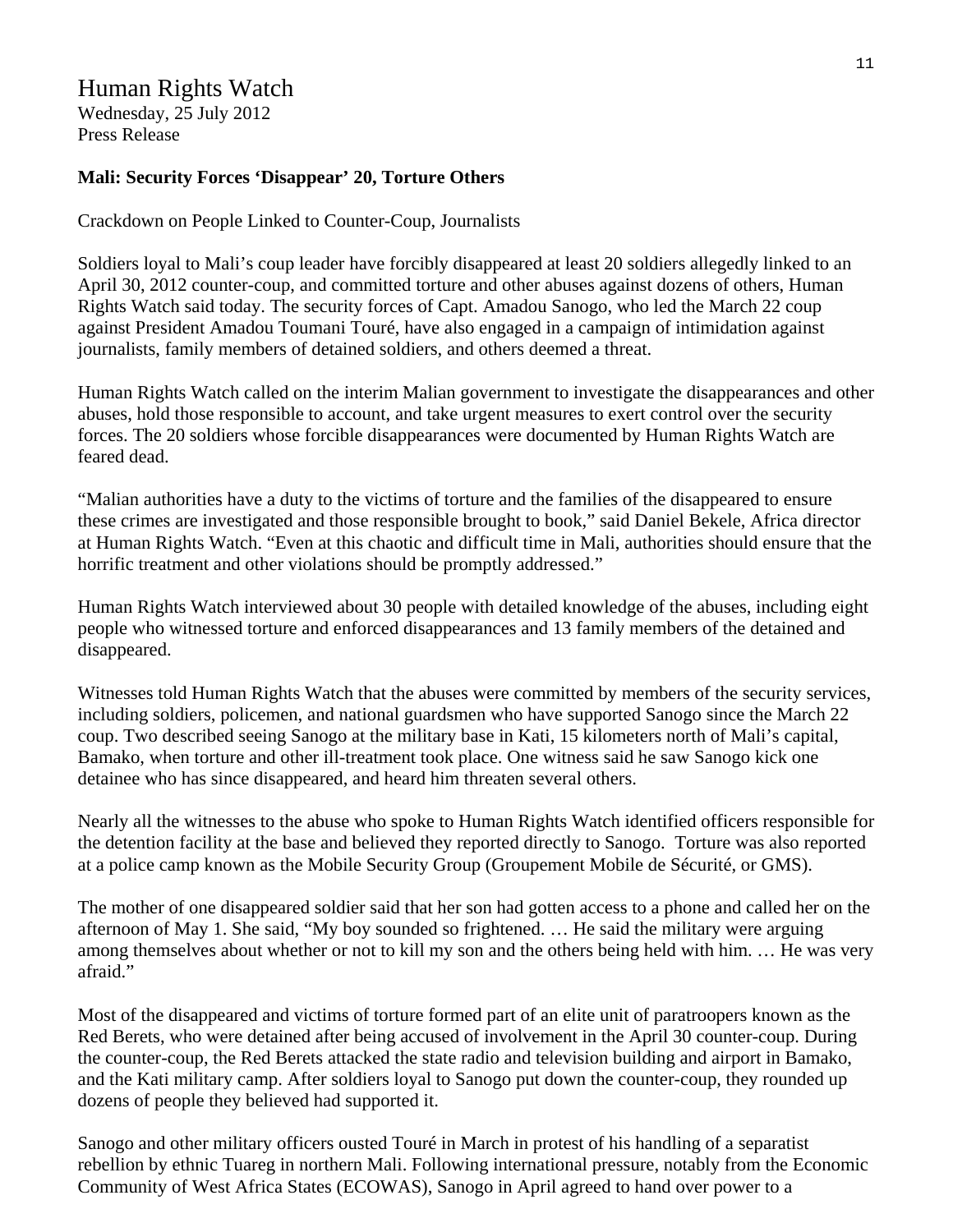transitional government that would organize elections and return the country to democratic rule. However, with the backing of security forces loyal to him, he has continued to exert considerable influence, meddle in political affairs, and marginalize members of the military who did not support the coup.

Last week, the government of Mali, as a state party to the International Criminal Court (ICC), referred "the situation in Mali since January 2012" to the ICC prosecutor for investigation. The prosecutor's office will determine at a future date whether it can take jurisdiction of the situation.

"ECOWAS and other governments that have voiced their concern about abuses committed in the context of the armed conflict in the North and the March coup shouldn't go silent now," Bekele said. "Mali's partners should insist the transitional government take concrete and urgent steps to stem any further deterioration in respect for the rule of law."

### **Arbitrary Detention**

Witnesses and family members of victims said forces loyal to Sanogo immediately began detaining those deemed to be involved in the failed counter-coup on April 30. Over the next several weeks, they detained at least 80 men, most of whom were members of the elite Red Berets parachute regiment.

While people who participated in the counter-coup attempt would be legitimately subject to arrest and prosecution, the actions attributed to Sanogo's security forces were taken outside of any lawful process. Witnesses said the men were detained at the scene of the attacks, on public transport vehicles, at their homes, as they drove to work, and after being called to the Kati camp or a police station to answer questions about their involvement in the counter-coup. While most are believed to have been taken directly to the Kati camp, at least nine spent several days within the police GMS camp before their transfer to Kati. Many of the detainees endured torture and other ill-treatment in both places.

On June 24, after considerable pressure from detainees' families and their lawyers, local and international human rights organizations including Amnesty International, and Mali's justice minister, officers at Kati military camp permitted the transfer of 43 detainees to Gendarme #1, the military police, where their conditions and treatment drastically improved. Malian law provides that soldiers accused of a criminal offense are to be held within the gendarmerie. Since then, many of those who were transferred have been charged for their alleged involvement in the counter-coup.

### **Torture and Ill-Treatment**

The most severe and systematic mistreatment targeted rank-and-file soldiers, and took place over several weeks in May. Witnesses at the Kati military camp and GMS described seeing soldiers and policemen drag handcuffed and hogtied detainees along the ground, beat them with batons, sticks, and gun butts, and kick them in the back, head, ribs, genitals, and elsewhere. Others were stabbed in their extremities. Some detainees lost consciousness as a result of the beatings. Wives of some detainees said their husbands had told them they had urinated and, in one case, defecated blood as a result of the torture. Other witnesses and family members said men had suffered broken ribs and, in one case, a fractured arm.

Witnesses within Kati military base said they saw soldiers burn detainees with cigarettes and lighters on their backs, hands, arms, and ears. Two witnesses described how four men were forced at gunpoint and under threat of death to engage in anal sex with one another and said that fabric was stuffed in their mouths before the abuse to stifle their screams. Other detainees were suffocated during interrogation when soldiers stuffed rags into their mouths, pushed the rags back with a wood stick, and tied the men's mouths with a piece of fabric. Detainees were chained and handcuffed for days on end; relatives able to see them weeks later described seeing scars on their wrists and ankles.

Witnesses said the detainees were kept in small, unventilated rooms with no windows. About 40 men were said to be held in a room that was five meters by five meters. May is one of Mali's hottest months,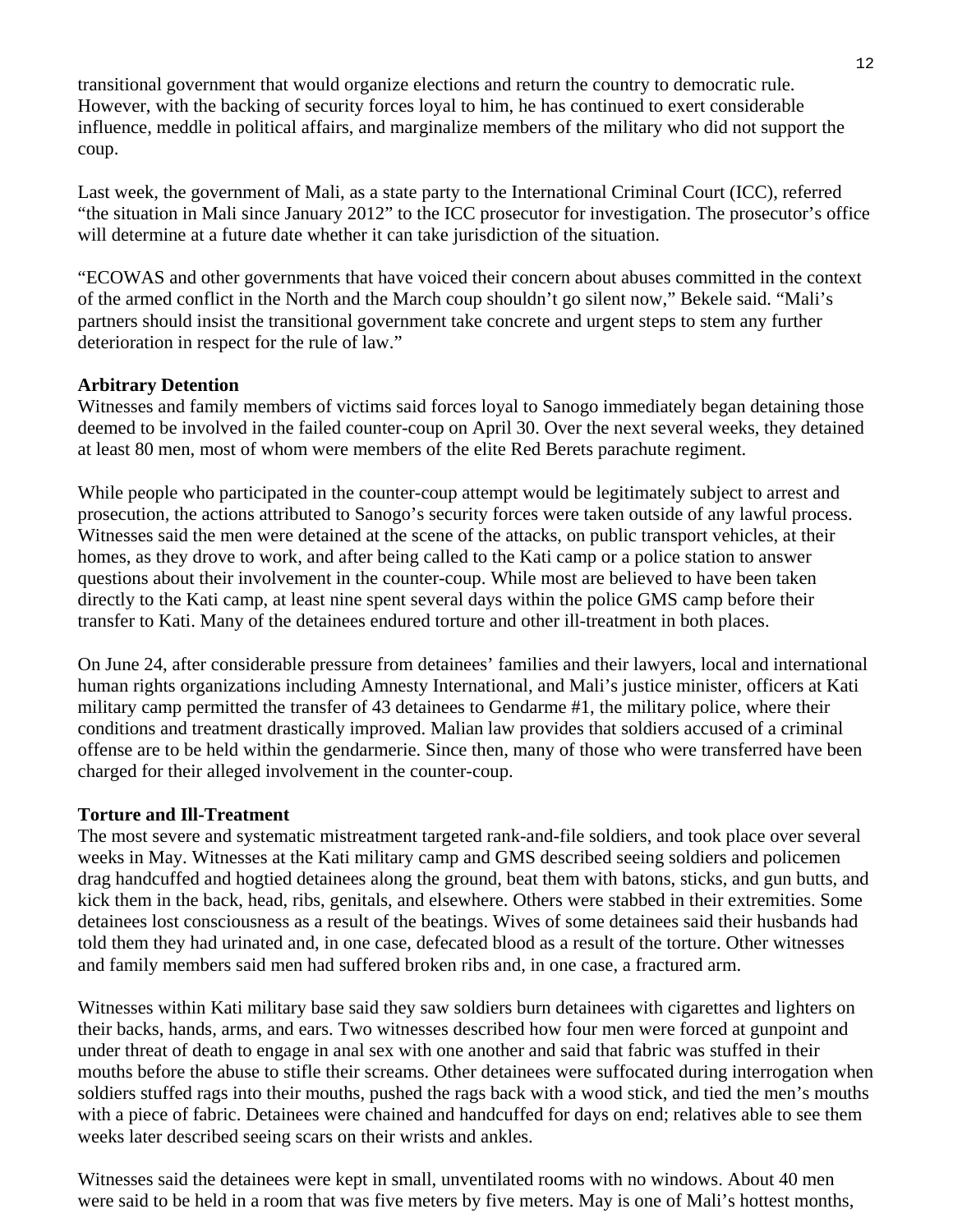and many detainees were not given anything to eat or drink for at least 72 hours, causing severe dehydration. Many drank their own urine to survive.

The wife of a Red Beret told Human Rights Watch: "My husband really suffered…. He told me they made several of them strip and then they kicked them in their genitals; they called female soldiers to their windows to look at the scene. He and others I saw had cigarette burns on their forearms; he told me that during the interrogation, instead of throwing the butt on the ground, they'd put it out in his skin. He had deep scars on his wrists and ankles because of the way he'd been bound. It was only when they got to the gendarmerie that they found some peace."

The detainees were also routinely subjected to psychological abuse. Some were threatened with death each day. One witness said that soldiers showed the detainees a photo of one of the alleged coup plotters who had been killed in detention days earlier. Another said that soldiers routinely told the detainees that two or three of them would be taken out and executed. The police subjected one group of detainees to a mock execution at the GMS camp.

### **Enforced Disappearances**

Human Rights Watch interviewed several witnesses who described seeing at least 20 men who had been detained at the Kati military camp and are now feared to have been forcibly disappeared.

Witnesses at Kati camp said that on May 3 between 2 a.m. and 3 a.m., soldiers removed the detainees and put them inside a military truck. According to one eyewitness within Kati that night, "They took them out, bound their hands and legs, and covered their eyes; they have never been heard from or seen since." Another witness gave Human Rights Watch a hand-written list of 21 detainees whom a witness saw being taken from the camp.

There are unconfirmed reports that the men were executed and buried in the town of Diago, some 12 kilometers from Kati. Human Rights Watch spoke with Diago residents who said rounds of shots were fired that night; the residents, however, said they were too terrified to provide further details.

Under international law, an enforced disappearance occurs when the state or state agents take a person into custody but refuse to acknowledge doing so or do not provide information about the person's whereabouts or fate. Among the rights an enforced disappearance may violate are those to life, liberty, and security of the person, including protection from torture and other ill-treatment.

Ten witnesses described seeing one or several of the disappeared men inside Kati camp or the GMS in the 48 hours before they "disappeared." One was seen handcuffed to a military truck within the GMS at around 5 a.m. on May 1. Another witness saw a private second class – who is on the list of those disappeared – within a courtyard at Kati between 9 a.m. and 10 a.m. on May 1. He said one of the soldier's eyes was "bleeding from the beating he received, like there was a hole where his eye had been."

Human Rights Watch learned that between 10 a.m. and noon on May 1, some two dozen soldiers removed 19 wounded soldiers, including Red Berets and loyalists to Sanogo, from the Gabriel Touré Public Hospital in Bamako and took them in at least two military trucks to Kati military camp. Witnesses heard the military officer in charge of the evacuation say the patients were being taken to the military hospital at Kati. A 20th soldier gravely wounded in the abdomen was allowed to stay at Gabriel Touré. Human Rights Watch received unconfirmed reports that, upon arrival at Kati military camp, the soldiers loyal to Sanogo were transferred to the Kati military hospital, while the Red Berets were refused treatment and detained. Their whereabouts remain unknown.

Family members of the men who had been disappeared told Human Rights Watch that they had searched for their loved ones in hospitals, gendarme and police stations, the local prison, and several military